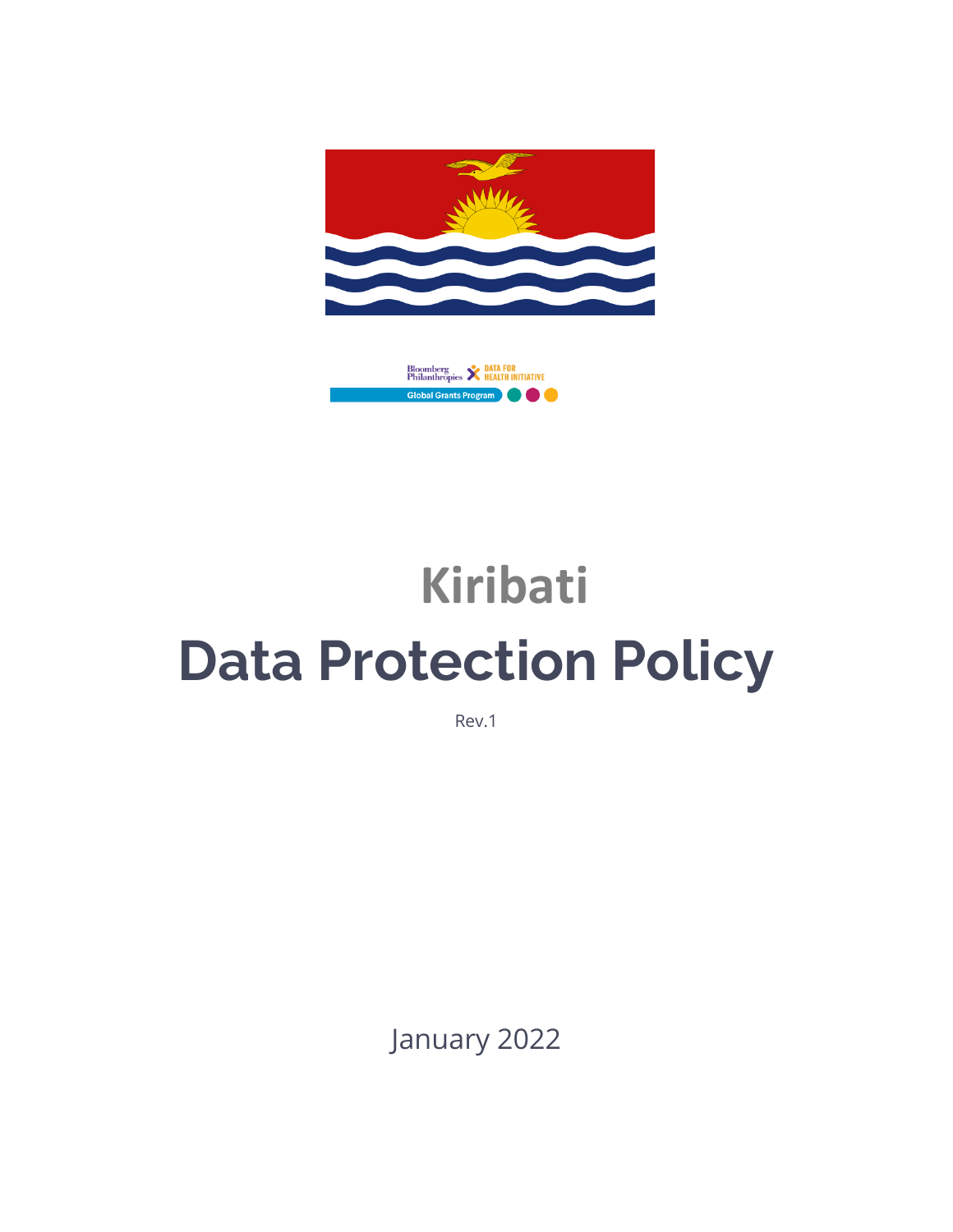#### Index

| 1.  |  |
|-----|--|
| 2.  |  |
| 3.  |  |
| 4.  |  |
| 5.  |  |
| 6.  |  |
| 7.  |  |
| 8.  |  |
| 9,  |  |
| 10. |  |
| 11. |  |
| 12. |  |
| 13. |  |
| 14. |  |
| 15. |  |
| 16. |  |
| 17. |  |
| 18. |  |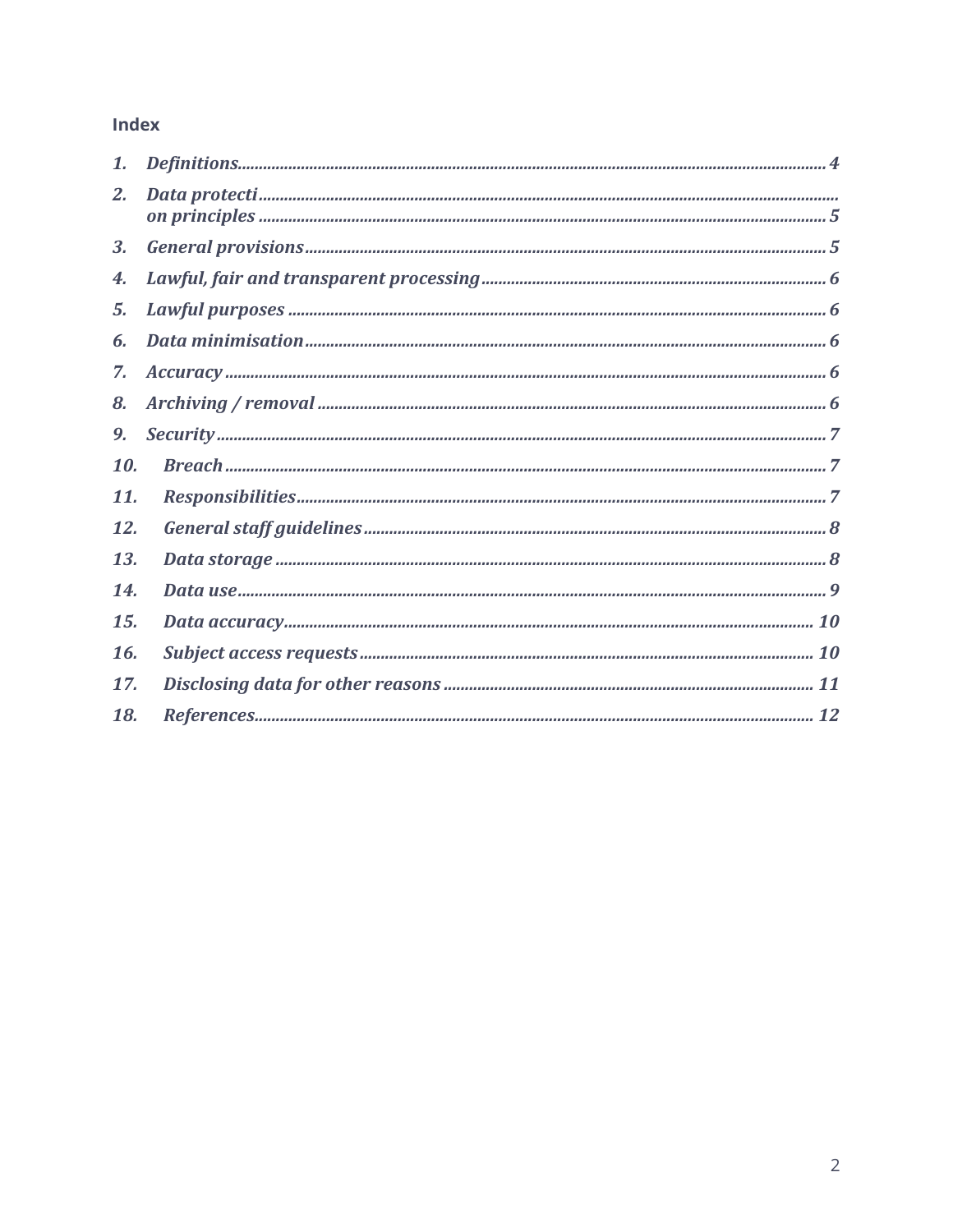## Data Protection Policy

Government of Kiribati

| Last updated | 13/01/2022 |
|--------------|------------|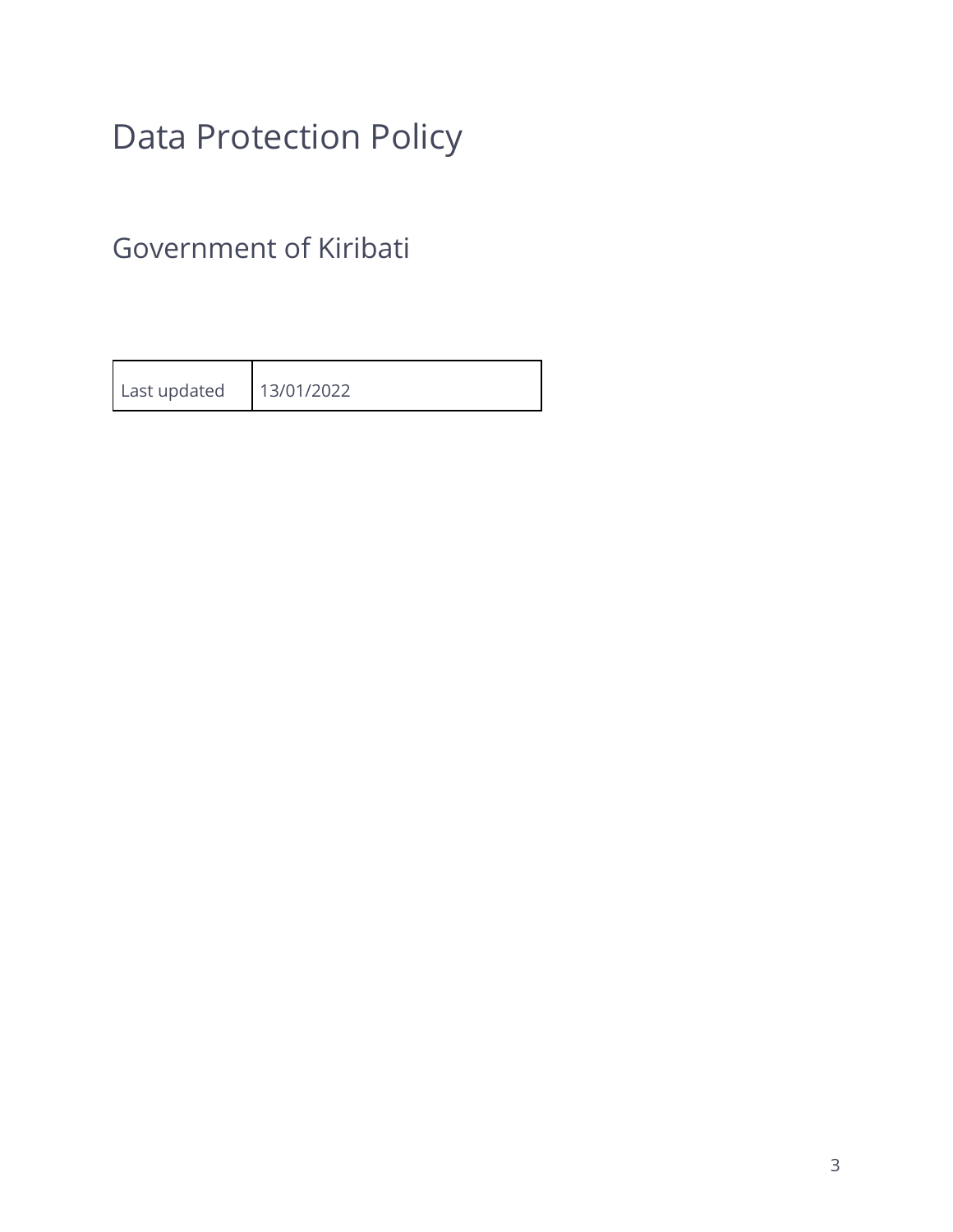### **1. Definitions**

| Responsible        | means [insert name of person responsible for data protection within   |
|--------------------|-----------------------------------------------------------------------|
| <b>Person</b>      | the Government.                                                       |
| <b>Register of</b> | means a register of all systems or contexts in which personal data is |
| <b>Systems</b>     | processed by the Government.                                          |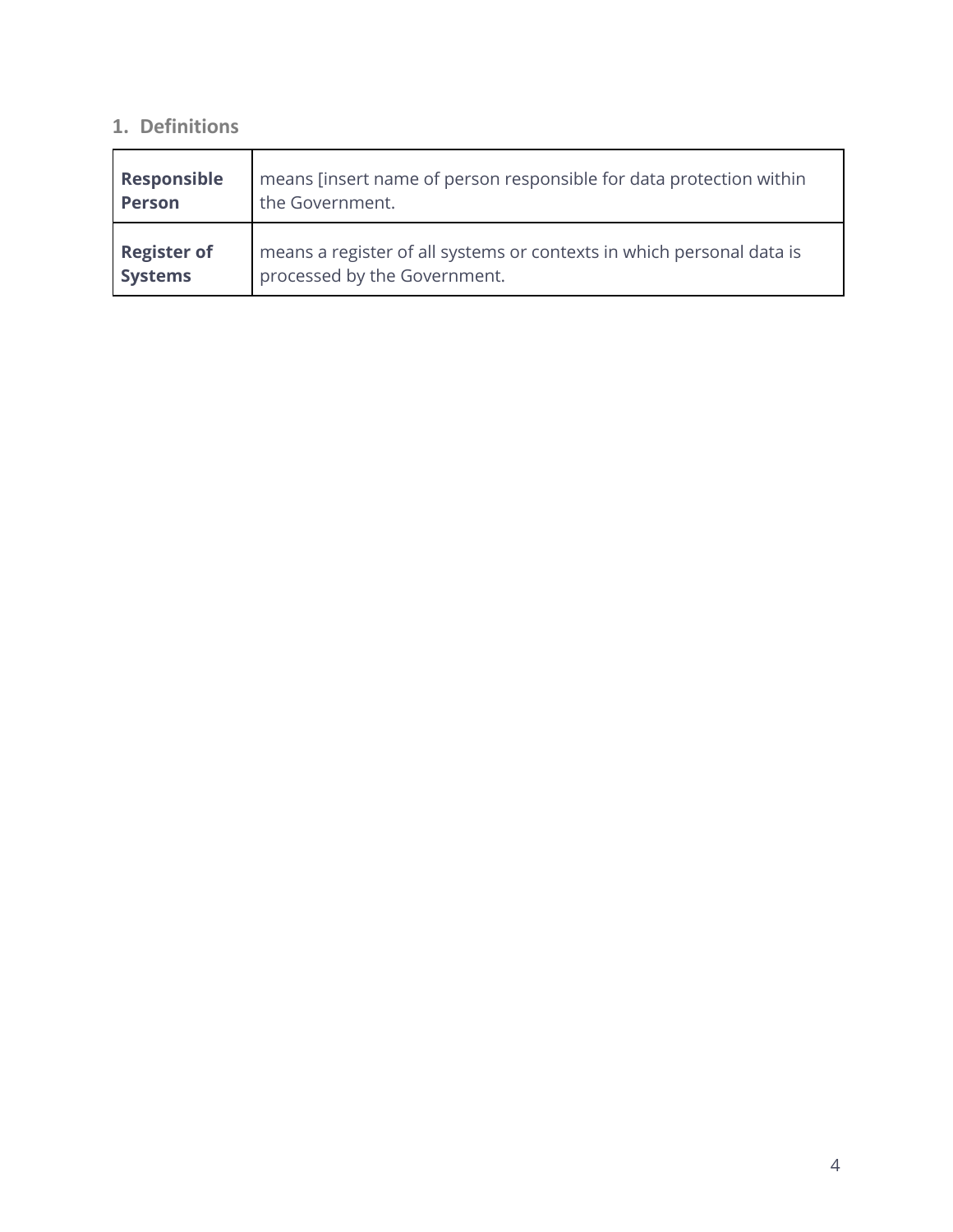#### **2. Data protection principles**

The Government of Kiribati is committed to processing data in accordance with its responsibilities under this document.

Data shall be:

processed lawfully, fairly and in a transparent manner in relation to individuals;

- a. collected for specified, explicit and legitimate purposes and not further processed in a manner that is incompatible with those purposes; further processing for archiving purposes in the public interest, scientific or historical research purposes or statistical purposes shall not be incompatible with the initial purposes;
- b. adequate, relevant and limited to what is necessary in relation to the purposes for which they are processed;
- c. accurate and, where necessary, kept up to date; every reasonable step must be taken to ensure that personal data that are inaccurate, having regard to the purposes for which they are processed, are erased or rectified without delay;
- d. kept in a form which permits identification of data subjects for no longer than is necessary for the purposes for which the personal data are processed; personal data may be stored for longer periods insofar as the personal data will be processed solely for archiving purposes in the public interest, scientific or historical research purposes or statistical purposes subject to implementation of the appropriate technical and organisational measures in order to safeguard the rights and freedoms of individuals;
- e. processed in a manner that ensures appropriate security of the personal data, including protection against unauthorised or unlawful processing and against accidental loss, destruction or damage, using appropriate technical or organisational measures; and
- f. not be transferred outside the Government of Kiribati unless that country or territory also ensures an adequate level of protection.
- **3. General provisions**
	- a. This policy applies to all personal data processed by the Government of Kiribati.
	- b. A Responsible area (or the **data protection officer**) shall take responsibility for the Government of Kiribati's ongoing compliance with this policy.
	- c. This policy applies regardless of whether data is stored electronically, on paper or on other materials.
	- d. This policy shall be reviewed at least annually.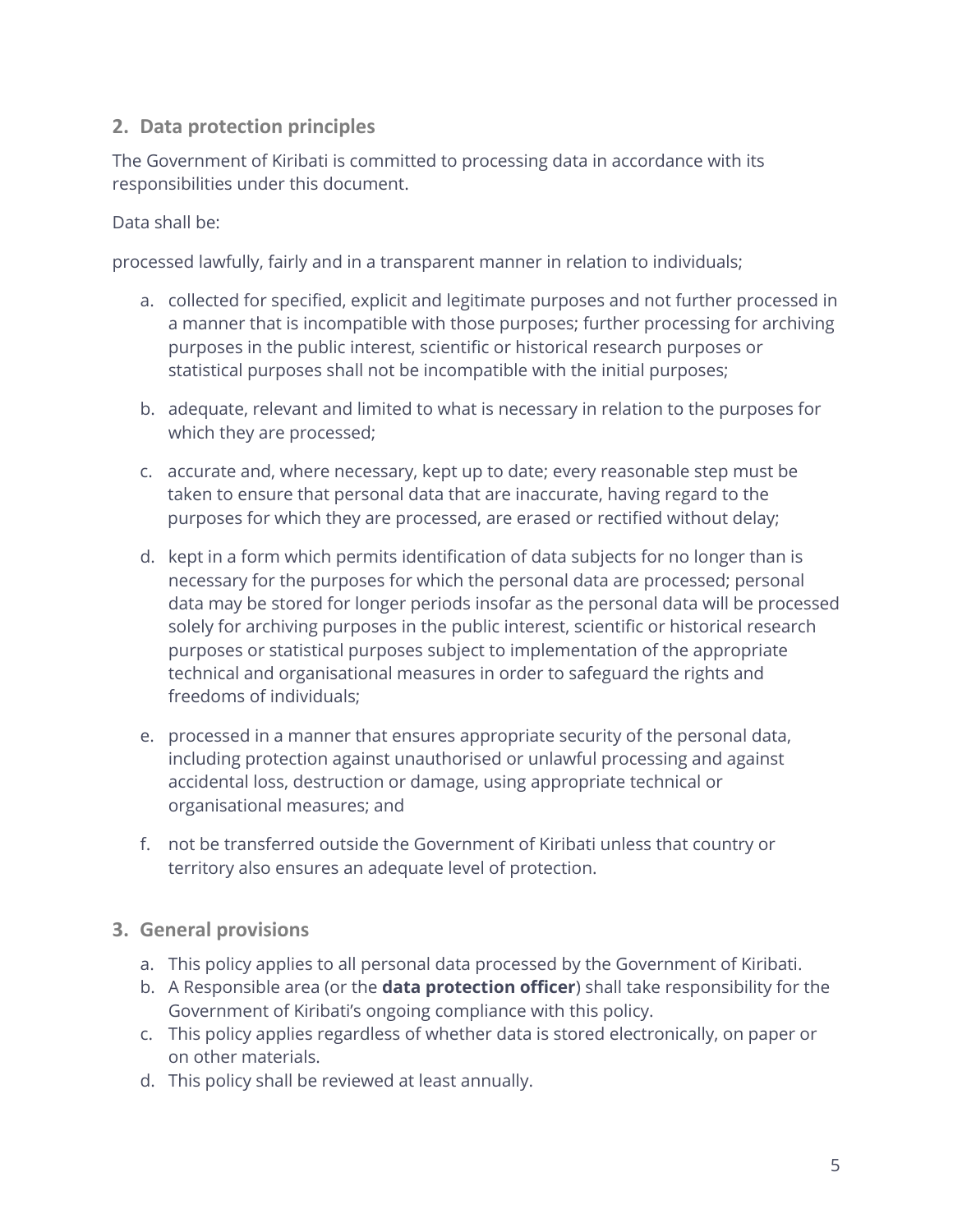- **4. Lawful, fair and transparent processing** 
	- a. To ensure its processing of data is lawful, fair and transparent, the Government of Kiribati shall maintain a Register of Systems.
	- b. The Register of Systems shall be reviewed periodically.
	- c. Individuals have the right to access their personal data and any such requests made to the Government of Kiribati shall be dealt with in a timely manner.
- **5. Lawful purposes**
	- a. All data processed by the Government of Kiribati must be done on one of the following lawful bases: consent, contract, legal obligation, vital interests, public task or legitimate interests.
	- b. The Government of Kiribati shall note the appropriate lawful basis in the Register of Systems.
	- c. Where consent is relied upon as a lawful basis for processing data, evidence of optin consent shall be kept with the personal data.
	- d. Where communications are sent to individuals based on their consent, the option for the individual to revoke their consent should be clearly available and systems should be in place to ensure such revocation is reflected accurately in the Government's systems.
- **6. Data minimisation**
	- a. The Government of Kiribati shall ensure that personal data are adequate, relevant and limited to what is necessary in relation to the purposes for which they are processed.
- **7. Accuracy**
	- a. The Government of Kiribati shall take reasonable steps to ensure personal data is accurate.
	- b. Where necessary for the lawful basis on which data is processed, steps shall be put in place to ensure that personal data is kept up to date.

#### **a. Archiving / removal**

- a. To ensure that personal data is kept for no longer than necessary, the Government of Kiribati shall put in place an archiving policy for each area in which personal data is processed and review this process annually.
- b. The archiving policy shall consider what data should/must be retained, for how long, and why.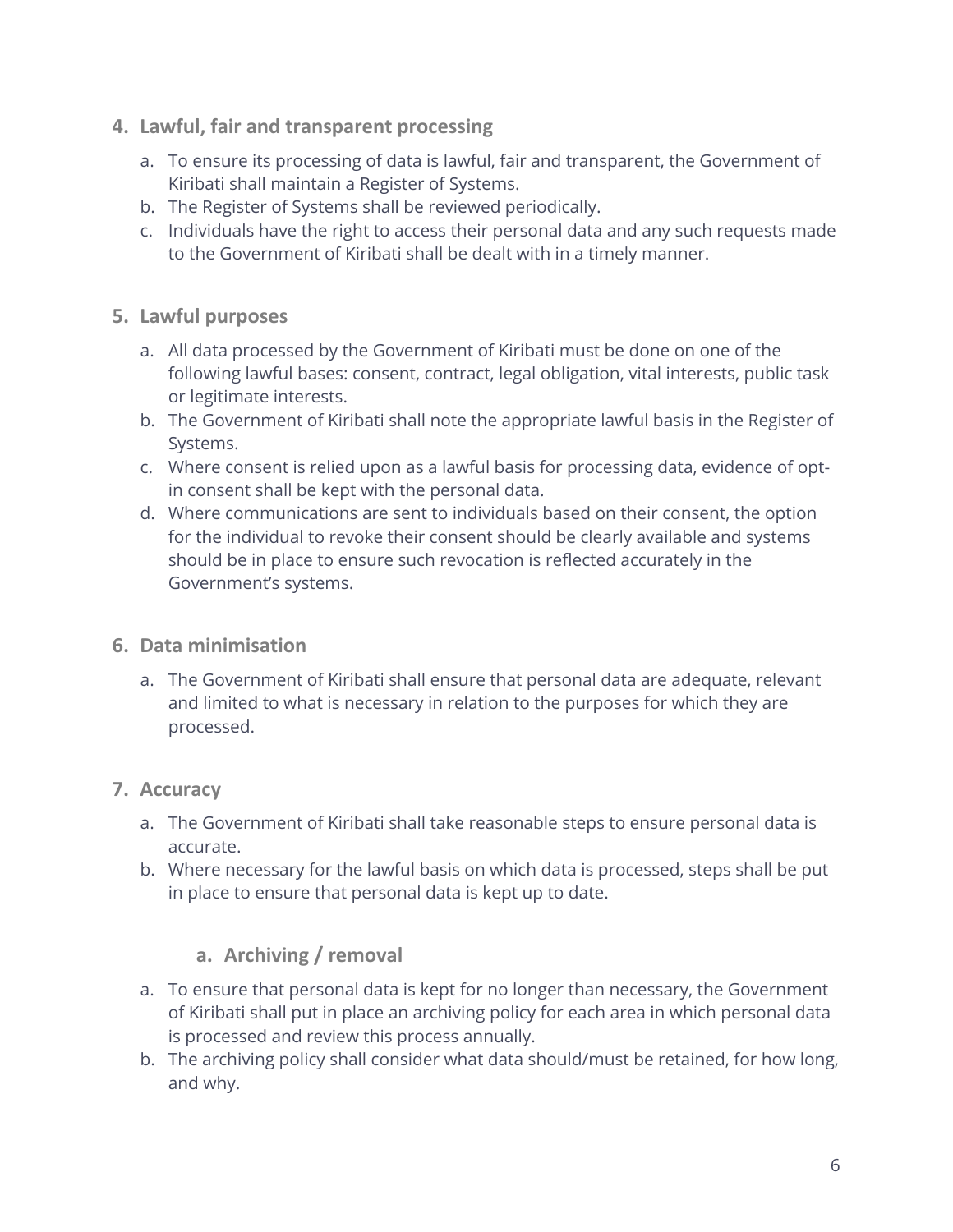#### **8. Security**

- a. The Government of Kiribati shall ensure that personal data is stored securely using modern software that is kept-up to date.
- b. Access to personal data shall be limited to personnel who need access and appropriate security should be in place to avoid unauthorised sharing of information.
- c. When personal data is deleted, this should be done safely such that the data is irrecoverable.
- d. Appropriate back-up and disaster recovery solutions shall be in place.

#### **9. Breach**

In the event of a breach of security leading to the accidental or unlawful destruction, loss, alteration, unauthorised disclosure of, or access to, personal data, the Government of Kiribati shall promptly assess the risk to people's rights and freedoms and if appropriate report this breach.

#### **10. Responsibilities**

Everyone who works for or with Government of Kiribati has some responsibility for ensuring data is collected, stored and handled appropriately.

Each area that handles personal data must ensure that it is handled and processed in line with this policy and data protection principles.

- a. The **data protection officer,** is responsible for:
	- Keeping the Government official updated about data protection responsibilities, risks and issues.
	- Reviewing all data protection procedures and related policies, in line with an agreed schedule.
	- Arranging data protection training and advice for the people covered by this policy.
	- Handling data protection questions from staff and anyone else covered by this policy.
	- Dealing with requests from individuals to see the data Government holds about them (also called 'subject access requests').
	- Checking and approving any contracts or agreements with third parties that may handle the Government's sensitive data.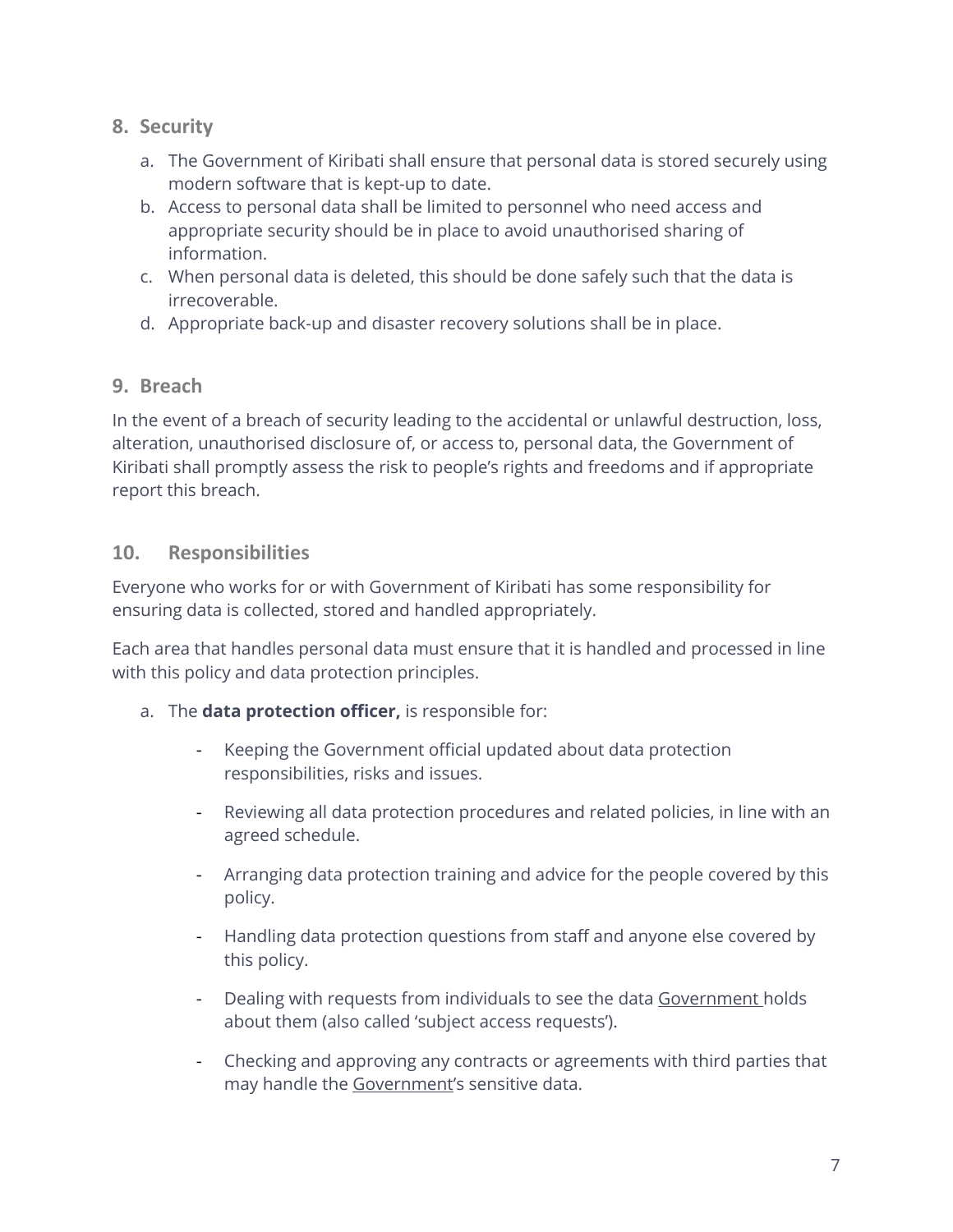- b. The **ICT area** is responsible for:
	- Ensuring all systems, services and equipment used for storing data meet acceptable security standards.
	- Performing regular checks and scans to ensure security hardware and software is functioning properly.
	- Evaluating any third-party services, the company is considering using to store or process data. For instance, cloud computing services.

#### **11. General staff guidelines**

- a. The only people able to access data covered by this policy should be those who need it for their work.
- b. Data should not be shared informally. When access to confidential information is required, staff can request it from their line managers.
- c. The Government shall provide training to all staff to help them understand their responsibilities when handling data.
- d. Staff should keep all data secure, by taking sensible precautions and following the guidelines below.
- e. Strong passwords must be used, and they should never be shared.
- f. Personal data should not be disclosed to unauthorised people, either within the Government or externally.
- g. Data should be regularly reviewed and updated if it is found to be out of date. If no longer required, it should be deleted and disposed of.
- h. Staff should request help from their line manager or the data protection officer if they are unsure about any aspect of data protection.

#### **12. Data storage**

These rules describe how and where data should be safely stored. Questions about storing data safely can be directed to the ICT manager or data protection officer.

When data is stored on paper, it should be kept in a secure place where unauthorised people cannot see it.

These guidelines also apply to data that is usually stored electronically but has been printed out for some reason: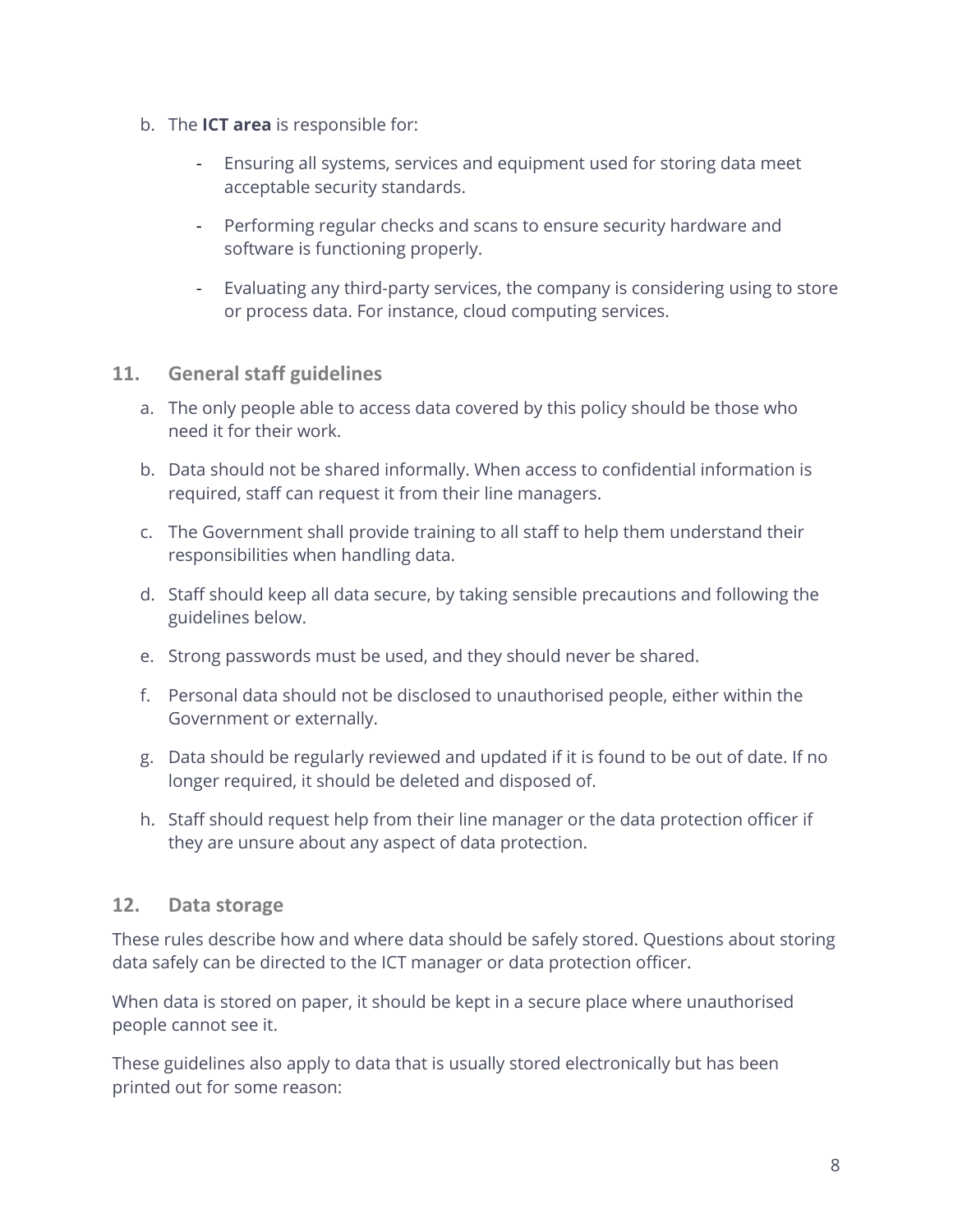- a. When not required, the paper or files should be kept in a locked drawer or filing cabinet.
- b. Staff should make sure paper and printouts are not left where unauthorised people could see them, like on a printer.
- c. Data printouts should be shredded and disposed of securely when no longer required.
- d. When data is stored electronically, it must be protected from unauthorised access, accidental deletion and malicious hacking attempts:
- e. Data should be protected by strong passwords that are changed regularly and never shared between staff.
- f. If data is stored on removable media (like a flash drive, external HDD, CD or DVD), these should be kept locked away securely when not being used.
- g. Data should only be stored on designated drives and servers and should only be uploaded to an **approved** cloud computing service.
- h. Servers containing personal data should be sited in a secure location, away from general office space.
- i. Data should be backed up frequently. Those backups should be tested regularly, in line with the company's standard backup procedures.
- j. Data should never be saved directly to laptops or other mobile devices like tablets or smart phones.
- k. All servers and computers containing data should be protected by approved security software and a firewall.

#### **13. Data use**

When personal data is accessed and used it can be at the greatest risk of loss, corruption or theft:

- a. When working with personal data, staff should ensure the screens of their computers are always locked when left unattended.
- b. Personal data should not be shared informally. It should never be sent by email, as this form of communication is not secure.
- c. Data must be encrypted before being transferred electronically. The IT manager can explain how to send data to authorised external contacts.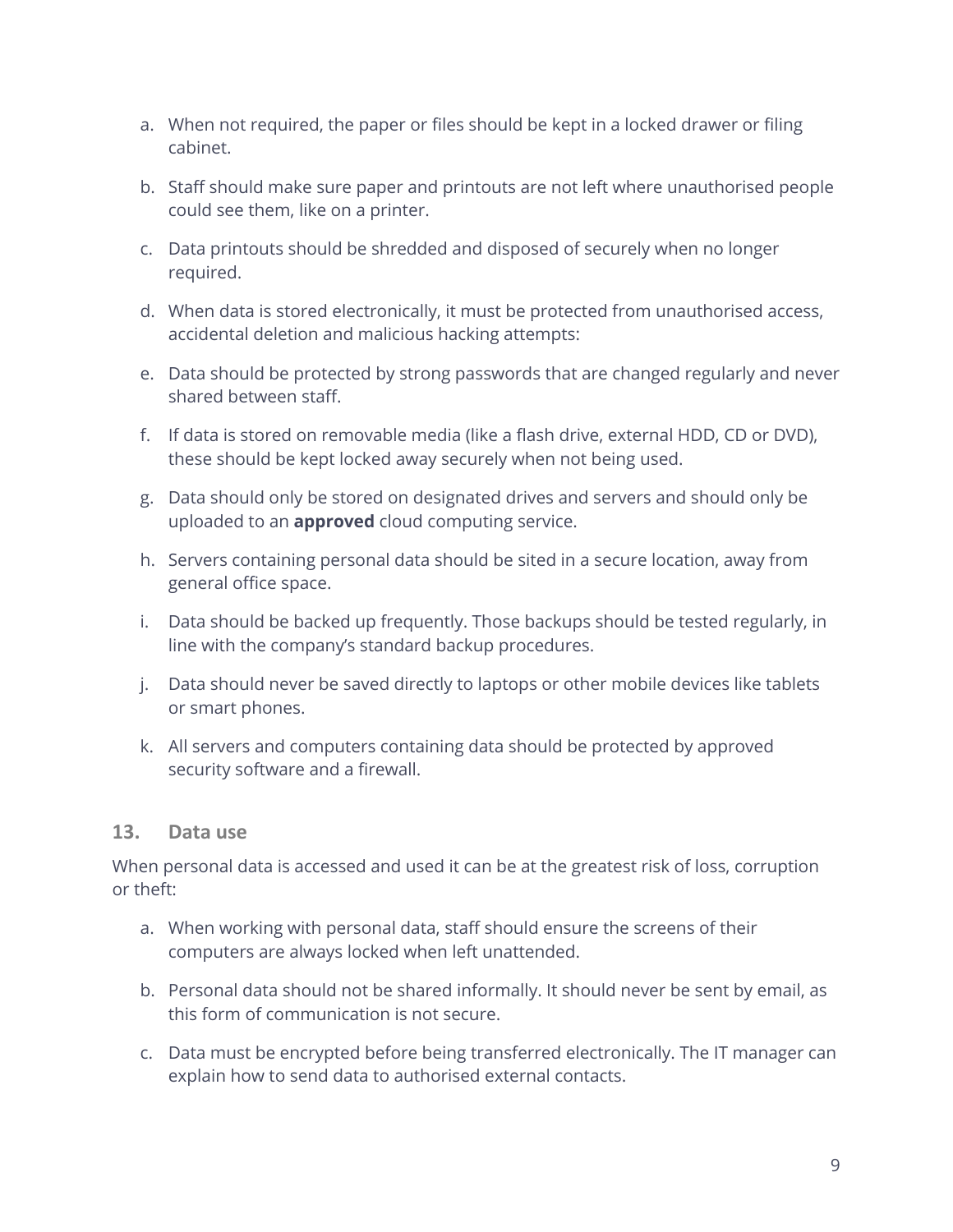- d. Personal data should never be transferred outside of the Government.
- e. Staff should not save copies of personal data to their own computers. Always access and update the central copy of any data.
- f. It is strongly recommended the use of an access log to track government personnel access to data.

#### **14. Data accuracy**

The Government should take reasonable steps to ensure data is kept accurate and up to date.

The more important it is that the personal data is accurate, the greater the effort Government should put into ensuring its accuracy.

It is the responsibility of all staff who work with data to take reasonable steps to ensure it is kept as accurate and up to date as possible.

- a. Data will be held in as few places as necessary. Staff should not create any unnecessary additional data sets.
- b. Data should be updated as inaccuracies are discovered.

#### **15. Subject access requests**

All individuals who are the subject of personal data held by the Government are entitled to:

- a. Ask what information the Government holds about them and why.
- b. Ask how to gain access to it.
- c. Be informed how to keep it up to date.
- d. Be informed how the Government is meeting its data protection obligations.

If an individual contacts the Government requesting this information, this is called a *subject access request*.

Individuals could be charged per subject access request. The data protection officer will aim to provide the relevant data within a reasonable number of days.

The data protection officer will always verify the identity of anyone making a subject access request before handing over any information.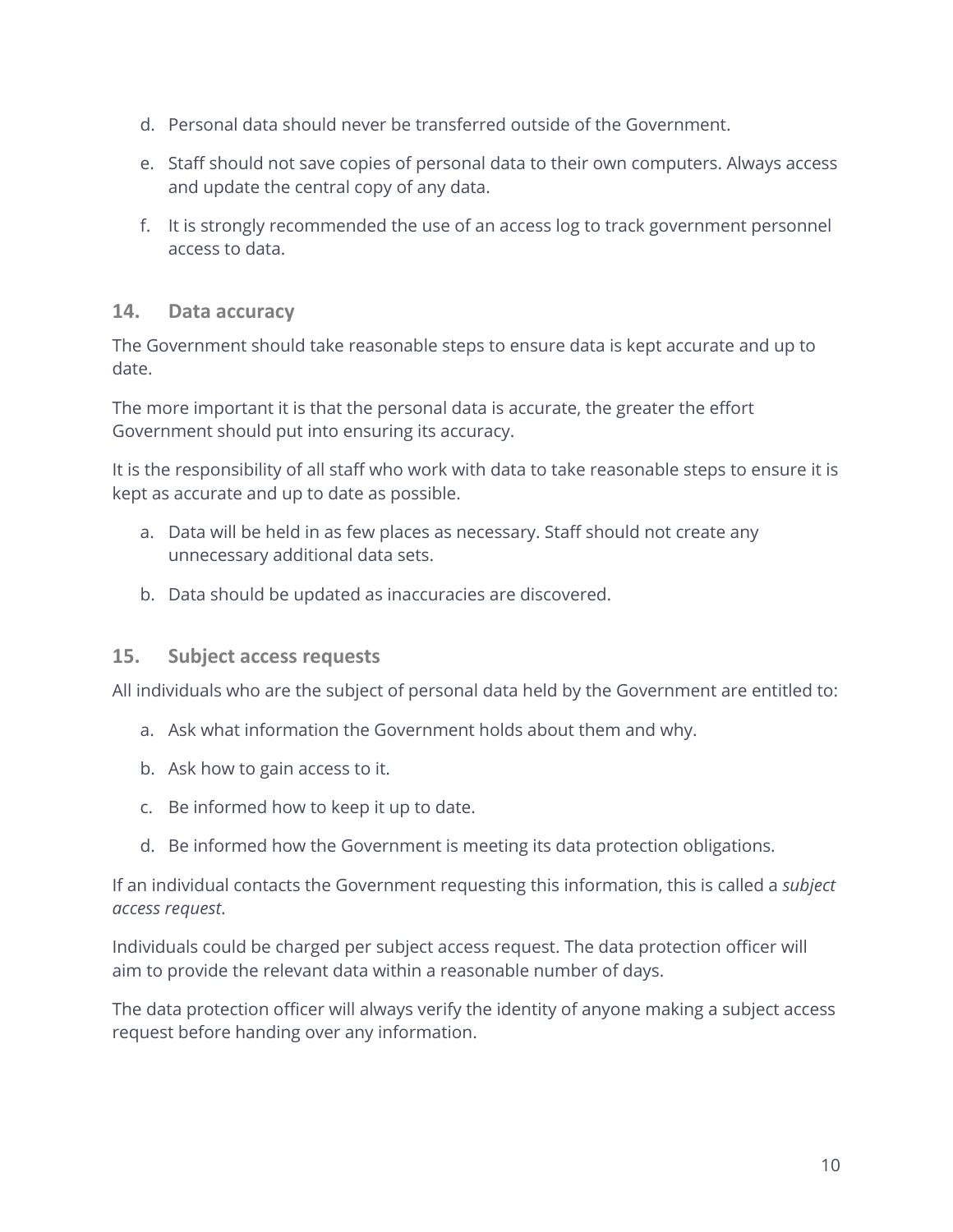#### **16. Disclosing data for other reasons**

In certain circumstances, personal data to be disclosed to law enforcement agencies without the consent of the data subject.

Under these circumstances, Government will disclose requested data. However, the data protection officer will ensure the request is legitimate, seeking assistance from the board and from the Government's legal advisers where necessary.

END OF POLICY